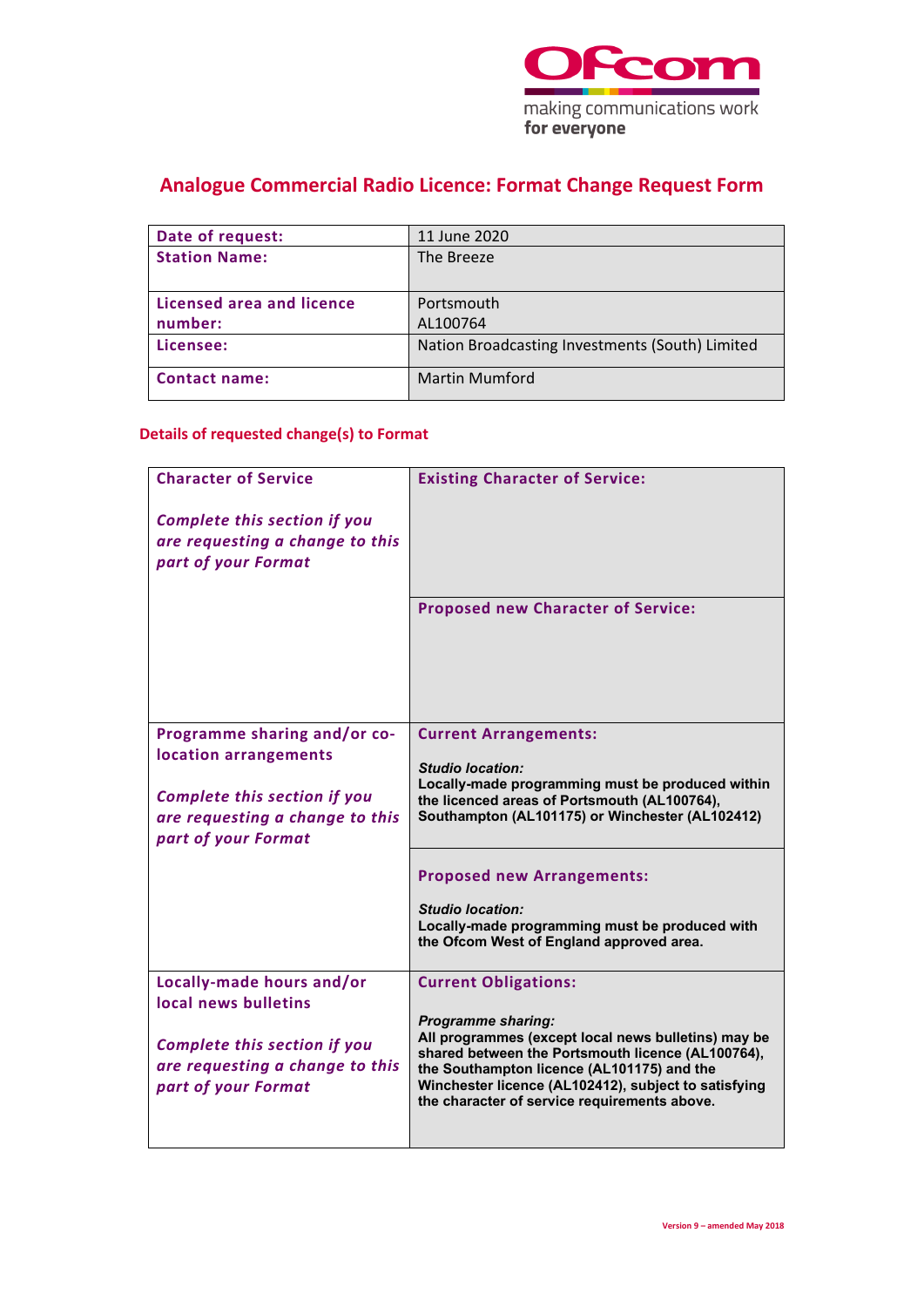| <b>Proposed new obligations:</b>                                                                                                                                                                                                                              |
|---------------------------------------------------------------------------------------------------------------------------------------------------------------------------------------------------------------------------------------------------------------|
| <b>Programme sharing:</b><br>All programmes may be shared between the<br>Portsmouth licence (AL100764), the Southampton<br>licence (AL101175) and the Winchester licence<br>(AL102412), subject to satisfying the character of<br>service requirements above. |

The holder of an analogue local commercial radio licence may apply to Ofcom to have the station's Format amended. Any application should be made using the layout shown on this form, and should be in accordance with Ofcom's published procedures for Format changes.<sup>[1](#page-1-0)</sup>

Under section 106(1A) of the Broadcasting Act 1990 (as amended), Ofcom may consent to a change of a Format only if it is satisfied that *at least* one of the following five statutory criteria is satisfied:

- *(a) that the departure would not substantially alter the character of the service;*
- *(b) that the departure would not narrow the range of programmes available by way of relevant independent radio services to persons living the area or locality for which the service is licensed to be provided;*
- *(c) that the departure would be conducive to the maintenance or promotion of fair and effective competition*
- *(d) that there is evidence that, amongst persons living in that area or locality, there is a significant demand for, or significant support for, the change that would result from the departure; or*
- *(e) that (i) the departure would result from programmes included in the licensed service ceasing to be made at premises in the area or locality for which the service is provided, but (ii) those programmes would continue to be made wholly or partly at premises within the approved area (as defined in section 314 of the Communications Act 2003 (local content and character of services)).*

Only one of these five criteria need be satisfied in order for Ofcom to consent to the proposed change. However, even if Ofcom is of the opinion that the proposed change satisfies one or more of the statutory criteria, there may be reasons (depending on the particular circumstances of the case) why Ofcom may not consent to the proposed change. The additional criteria to which Ofcom will have regard when exercising this discretion can be found on our website.<sup>[2](#page-1-1)</sup>

Applicants should note that, under section 106ZA of the same Act (as amended), a proposed change that *does not*satisfy the first or last of these criteria (i.e. a change that Ofcom considers *would* or *could* substantially alter the character of the service, or does not relate to the origin of locally-made programmes) must, if it is to be considered further under any of the other three criteria, be consulted upon.

<span id="page-1-0"></span><sup>&</sup>lt;sup>1</sup> Available at https://www.ofcom.org.uk/ data/assets/pdf file/0024/87405/The-regulation-of-[Format-changes.pdf](https://www.ofcom.org.uk/__data/assets/pdf_file/0024/87405/The-regulation-of-Format-changes.pdf) 2

<span id="page-1-1"></span><sup>&</sup>lt;sup>2</sup> At https://www.ofcom.org.uk/ data/assets/pdf\_file/0024/87405/The-regulation-of-Format[changes.pdf](https://www.ofcom.org.uk/__data/assets/pdf_file/0024/87405/The-regulation-of-Format-changes.pdf)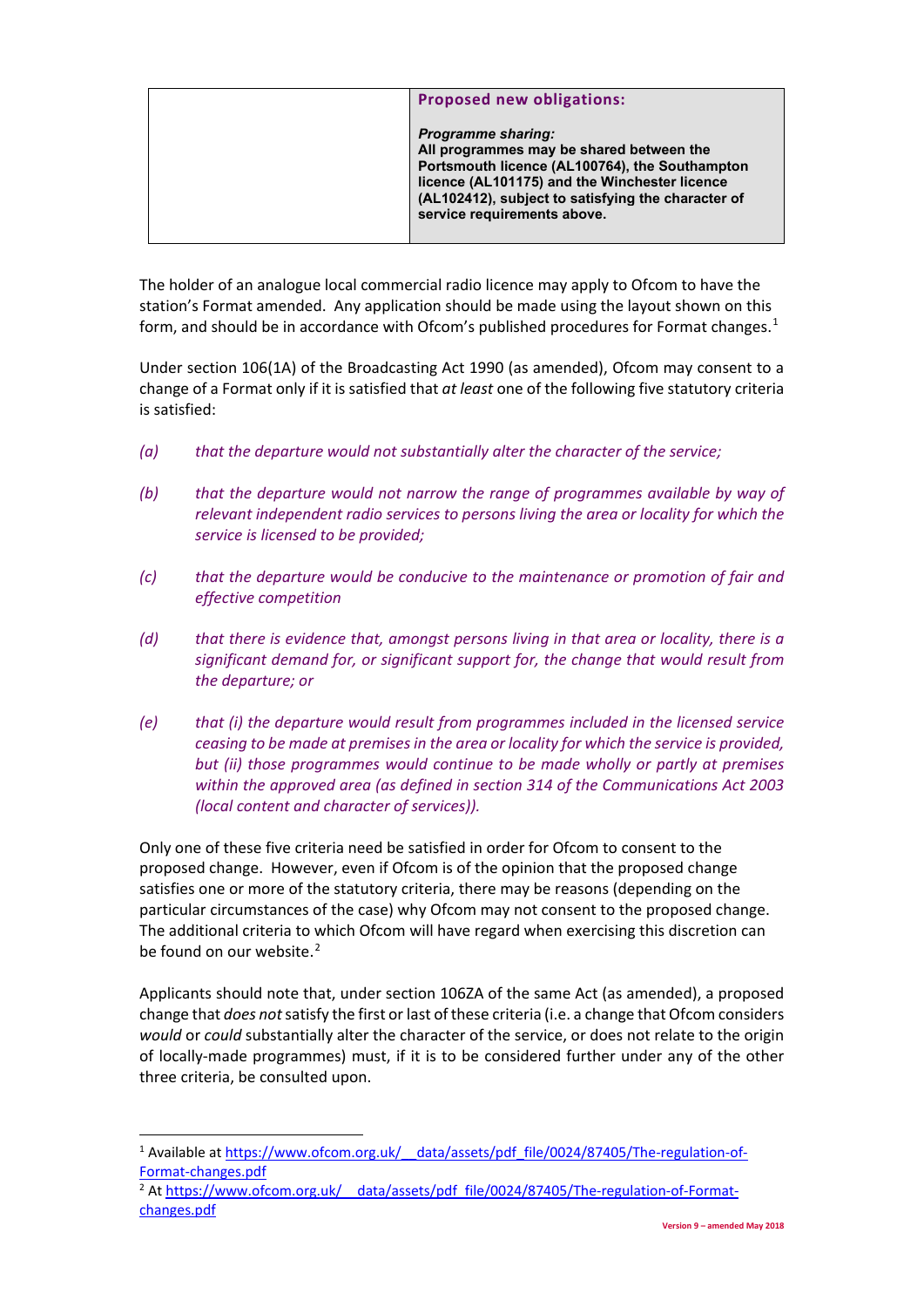In the event that Ofcom receives a request for Format change and considers that criterion (a) or (e) is *not* satisfied, it will seek confirmation from the applicant as to whether it wishes to proceed with the request (and, if so, whether it wishes to amend or replace its submission in light of the necessity to make it public).#

**Please set out the statutory criterion, or criteria, set out in section 106(1A) of the Broadcasting Act 1990 that you believe is/are satisfied in relation to this Format change request, and the reasons for this.** 

This application is made under sections a) and e)

**Please provide any additional information and/or evidence in support of the proposed change(s) below. In particular, the applicant may wish to outline how they see that the proposed change fits within Ofcom's published Format change request policy[3](#page-2-0) and also Ofcom's Localness guidance, which includes our co-location and programme sharing policy.[4](#page-2-1)** 

This format change request is consistent with the latest Ofcom localness guidelines.

### *Notes*

# Ofcom may approve a change under any of criteria (b) to (d) without consultation, or after a consultation of less than 28 days, if Ofcom considers that to hold a consultation at all, or for 28 days or more, would result in a delay that would be likely to prejudice the interests of the licensee. Ofcom may also remove for the purposes of consultation any confidential information submitted by the licensee.

### **Data Protection**

We require the information requested in this form in order to carry out our licensing duties under the Broadcasting Act 1990, Broadcasting Act 1996 and Communications Act 2003. Please see Ofcom's General Privacy Statement [www.ofcom.org.uk/about-ofcom/foi](http://www.ofcom.org.uk/about-ofcom/foi-dp/general-privacy-statement)[dp/general-privacy-statement](http://www.ofcom.org.uk/about-ofcom/foi-dp/general-privacy-statement) for further information about how Ofcom handles your personal information and your corresponding rights

<span id="page-2-0"></span><sup>&</sup>lt;sup>3</sup> Available at https://www.ofcom.org.uk/ data/assets/pdf\_file/0024/87405/The-regulation-of-[Format-changes.pdf](https://www.ofcom.org.uk/__data/assets/pdf_file/0024/87405/The-regulation-of-Format-changes.pdf) 4 Available at<http://stakeholders.ofcom.org.uk/broadcasting/radio/localness/>

<span id="page-2-1"></span>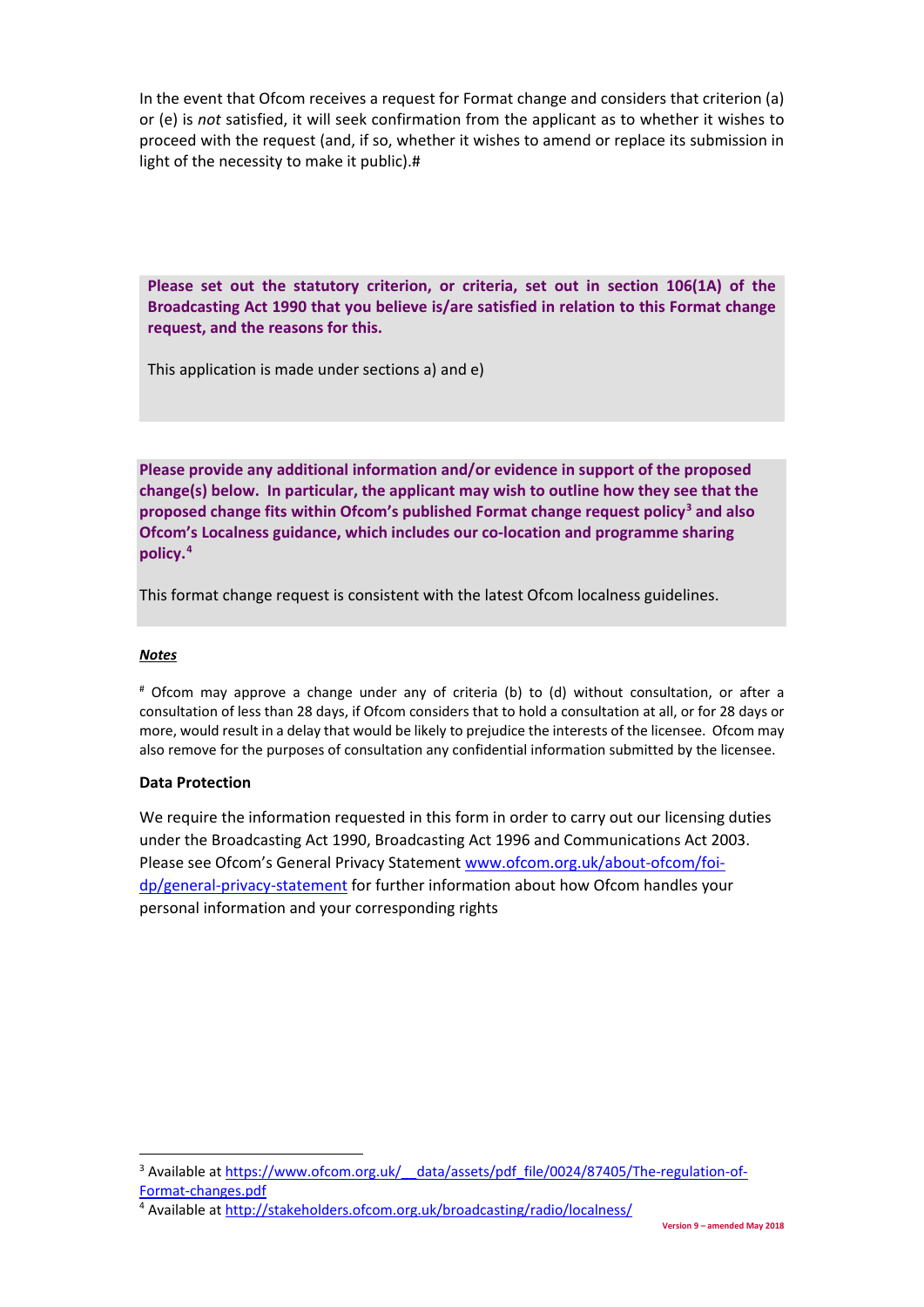# Ofcom notes on the request

### **Statutory requirements**

This request relates to the FM licence for Portsmouth held by Nation Broadcasting Investments (South) Limited, currently broadcasting as 'Hits Radio South Coast' (formerly The Breeze).

Every FM local commercial radio station is required to broadcast a service which complies with a defined 'character of service', and also a certain amount of locally-made programming and local news. These requirements are specified in its Format. Locally-made programmes are those made within a station's licensed area or, where Ofcom has approved a wider area relating to that station, that 'approved area.'

Nation Broadcasting Investments (South) Limited has requested the following changes to the Format of the Portsmouth licence:

- To produce locally-made programming anywhere within the approved area of the West of England.
- To be able to share all locally-made programming, including local news bulletins, with two other local commercial radio stations owned by Nation Broadcasting in the West of England Ofcom approved area.

These proposed changes would change the character of service as set out in the Format of the licence, and accordingly can be agreed only if Ofcom is satisfied in regard to one of the statutory criteria set out in section 106(1A) of the Broadcasting Act 1990 (as set out in the request, above).

If we are satisfied in relation to one of the statutory criteria, we are then able to decide whether or not to approve the request, taking account of our published policy criteria.

### **Assessment**

With regard to the request to broadcast locally-made programming from anywhere within the approved area of the West of England, Ofcom was satisfied in relation to section 106(1A)(e) of the Broadcasting Act 1990, on the basis that the change requested, if approved, would result in programmes included in the licensed service being made at premises within the West of England approved area.

In considering the proposed changes to the programme sharing arrangements, which would mean the Portsmouth service would no longer be prevented from sharing its local news bulletins with other services, we were satisfied in relation to section 106(1A)(a) of the Broadcasting Act 1990 – that the changes would not substantially alter the character of service. This is because the proposals are consistent with our publishe[d localness guidelines.](https://www.ofcom.org.uk/tv-radio-and-on-demand/information-for-industry/radio-broadcasters/localness)

In addition, as a matter of general policy, Ofcom is content to approve Format change requests relating to localness obligations which are consistent with our published localness guidelines, and because we are satisfied that the licensee will continue to meet its licence obligations to provide local material relevant to the listeners in its licence area (even though it may now choose to share its local news bulletins with other services).